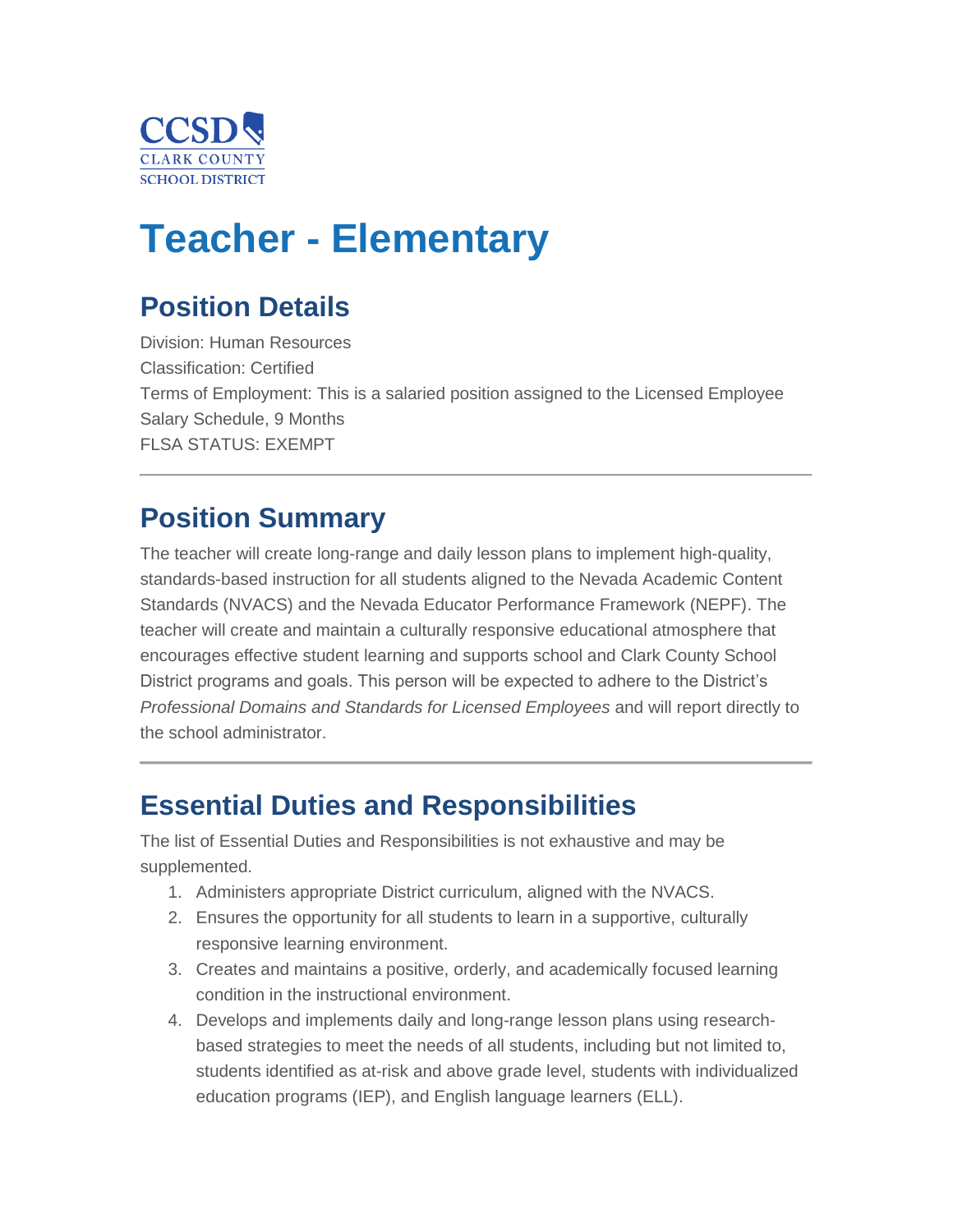- 5. Aligns lesson planning, instruction, reflection, and assessment practices to the NEPF.
- 6. Analyzes student data and progress with a balanced assessment system to provide effective and targeted instruction and interventions to maximize student learning.
- 7. Provides a classroom management plan ensuring student safety at all times.
- 8. Ensures assessment regulations and guidelines are followed at all times.
- 9. Develops a culturally responsive classroom climate that promotes positive learning conditions.
- 10. Collaborates effectively and professionally with administration, staff, parents/guardians, and the community.
- 11. Integrates the use of technology into the instructional program in accordance with the Nevada K-12 Integrated Technology Standards.
- 12. Participates in other job-related duties and activities related to the position, as assigned.

### **Position Expectations**

- 1. Demonstrates knowledge, skill, and ability to provide instruction in an elementary classroom.
- 2. Works cooperatively with students, parents/guardians, peers, administration, and community members.
- 3. Guides the learning process toward achievement of curriculum goals.
- 4. Establishes and communicates clear objectives for all lessons, units, and projects.
- 5. Employs a variety of instructional techniques and strategies aligned with instructional objectives in order to meet the needs of all students.
- 6. Participates as an active member with all faculty and staff.
- 7. Maintains accurate and complete records as required by law and District policy.
- 8. Maintains and improves professional competence.
- 9. Communicates effectively both written and orally.

## **Position Requirements**

#### **Education and Training**

An earned bachelor's degree from an accredited college or university.